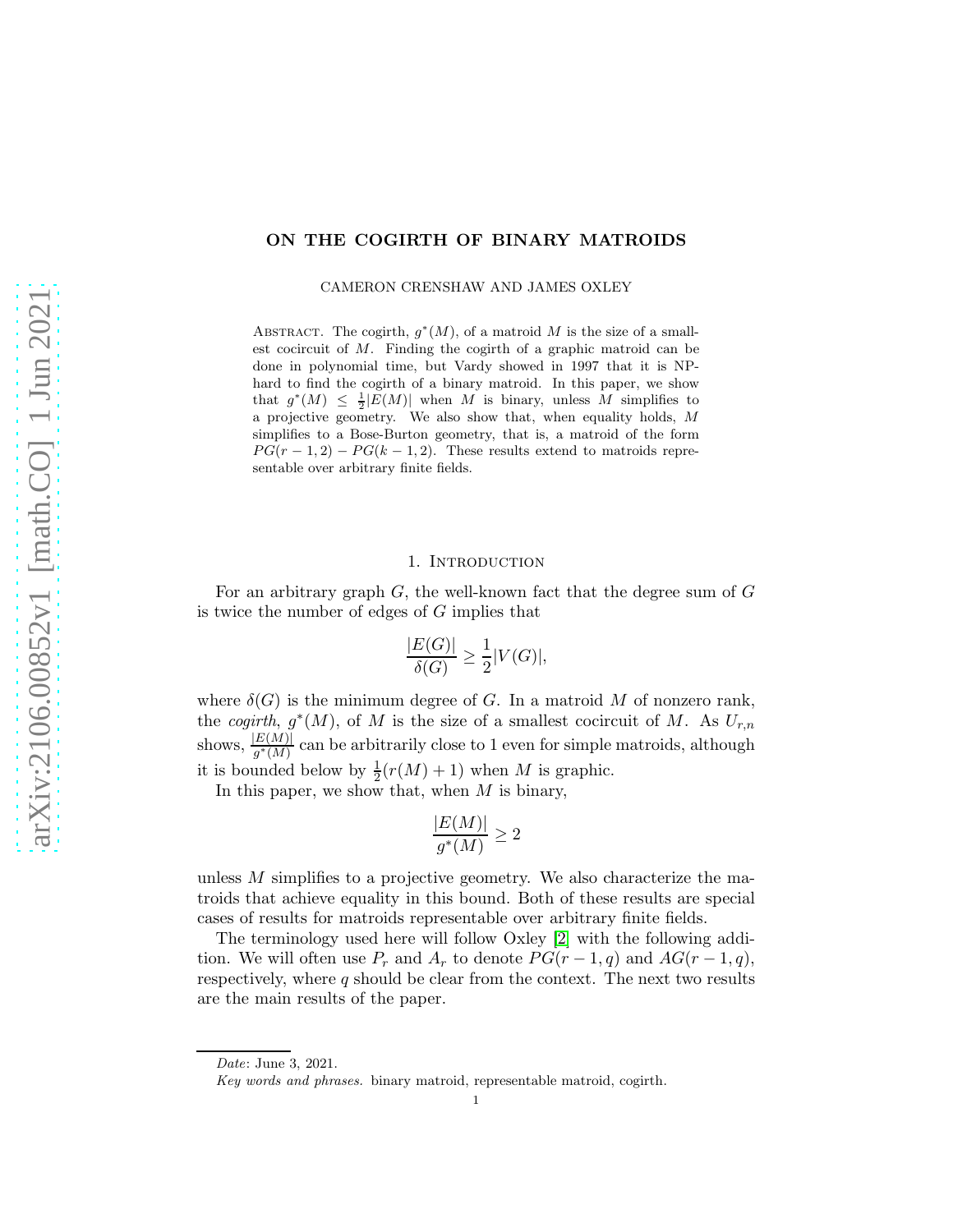<span id="page-1-0"></span>**Theorem 1.1.** For  $r \geq 1$ , let M be a rank-r matroid representable over  $GF(q)$  whose simplification is not  $P_r$ . Then

$$
\frac{|E(M)|}{g^*(M)} \ge \frac{q}{q-1}.
$$

Moreover, equality holds if and only if  $M$  is loopless and, for a fixed embedding of  $\mathrm{si}(M)$  in  $P_r$ ,

- (i) the complement of  $\mathrm{si}(M)$  in  $P_r$  is isomorphic to  $P_k$  for some k with  $1 \leq k < r$ ; and
- (ii) if P is a copy of  $P_{k+1}$  in  $P_r$  containing the complement of  $si(M)$ , then the parallel classes of the elements in  $E(M) \cap E(P)$  all have the same size; and
- (iii)  $|E(N)| \geq (q-1)|E(M) E(N)|$  for every restriction N of M that simplifies to  $A_r$ .

This theorem excludes the matroids M for which si $(M) \cong PG(r-1, q)$ . These excluded matroids are covered by the next result.

<span id="page-1-1"></span>**Proposition 1.2.** For  $r \geq 1$ , let M be a matroid that simplifies to  $PG(r - )$  $1, q$ ). Then

$$
\frac{|E(M)|}{g^*(M)} \ge \frac{q^r - 1}{q^{r-1}(q-1)}.
$$

Moreover, equality holds if and only if  $M$  is loopless and all its parallel classes have the same size.

Condition (i) in Theorem [1.1](#page-1-0) says that M simplifies to a *Bose-Burton geometry* [\[1\]](#page-7-1), that is, a matroid that is obtained from  $PG(r-1, q)$  by deleting some  $PG(k-1, q)$  where  $1 \leq k < r$ . In each of our results, the bound on  $|E(M)|$  $\frac{E(M)|}{g^*(M)}$  is relatively easy to obtain. The core of each proof involves characterizing when equality holds in the bound. The proofs appear in Section [3.](#page-2-0)

### 2. Preliminaries

In a matroid M of rank at least one, a loop contributes to  $|E(M)|$  but not to  $g^*(M)$ . Since our concern here is on bounding  $\frac{|E(M)|}{g^*(M)}$  below, we shall focus on matroids without loops. It will be convenient here to deal with the parallel classes in such a matroid  $M$  by assigning, to each element of  $\sin(M)$ , a weight w(e) that is equal to the cardinality of the parallel class of M that contains e. Thus we deal with simple matroids with associated weight functions that take a positive-integer value on each element. For a set X in such a matroid N, we write  $w(X)$  for  $\sum_{x \in X} w(x)$  and write  $w(N)$ for  $w(E(N))$ . The weight function of  $N\Y$  is the restriction of the weight function of N to  $E(N) - Y$ . When Y is contracted from N, we replace each parallel class  $P$  by a single element  $ep$  whose weight in the contraction is  $w_N(P)$ . We will call this weighted simple matroid the *weighted contraction* of Y and denote it by  $N/Y$ , even though the underlying matroid is actually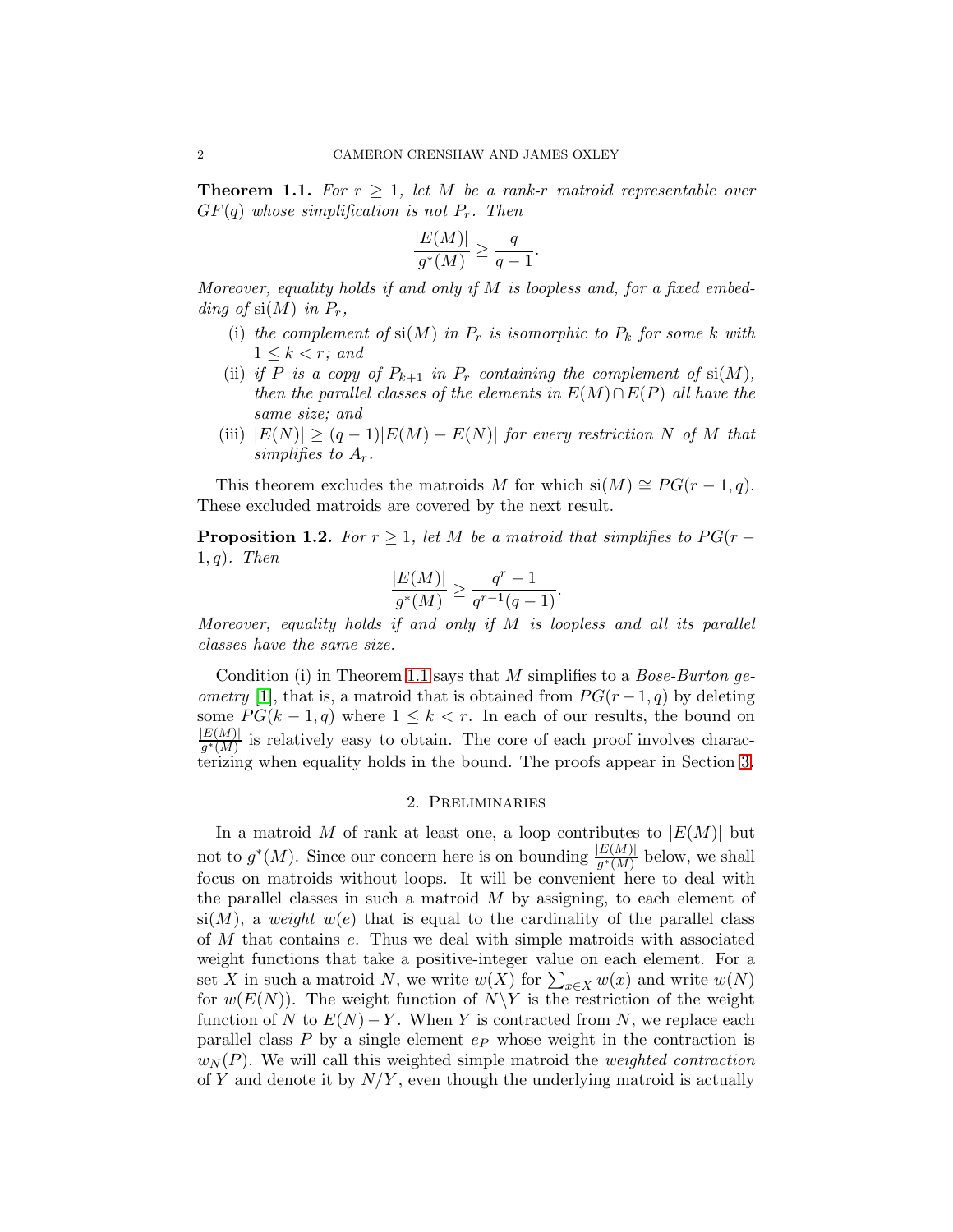<span id="page-2-0"></span> $\sin(N/Y)$ . The cogirth of a weighted matroid is the minimum weight of a cocircuit.

## 3. The Proofs

We begin with a lemma that serves as the base case for both of the inductive arguments that prove the inequalities in the main results.

<span id="page-2-2"></span>**Lemma 3.1.** Let M be a simple, rank-2 matroid representable over  $GF(q)$ , and let w be a weight function on M. Then

$$
\frac{w(M)}{g^*(M)} \ge \frac{|E(M)|}{|E(M)| - 1},
$$

with equality if and only if w is constant.

*Proof.* Let  $w_1 \leq w_2 \leq \cdots \leq w_n$  be the weights of the elements of M. As  $g^*(M) = w_1 + w_2 + \cdots + w_{n-1}$ , the desired inequality is equivalent to

<span id="page-2-1"></span>
$$
(n-1)(w_1 + w_2 + \cdots + w_n) \ge n(w_1 + w_2 + \cdots + w_{n-1}).
$$

Subtracting  $(n-1)(w_1 + w_2 + \cdots + w_{n-1})$  from each side, we obtain

$$
(3.1) \t\t\t (n-1)w_n \geq w_1 + w_2 + \cdots + w_{n-1},
$$

which is true since  $w_n \geq w_i$  for all i. Note that equality holds in [\(3.1\)](#page-2-1) if and only if  $w_i = w_n$  for all i.

The following is the main result of the paper. It is equivalent to Theorem [1.1](#page-1-0) and is stated here in terms of weights.

<span id="page-2-4"></span>**Theorem 3.2.** Let M be a simple, rank-r matroid representable over  $GF(q)$ , and let w be a weight function on M. Suppose  $M \not\cong P_r$ . Then

$$
\frac{w(M)}{g^*(M)} \ge \frac{q}{q-1}.
$$

Moreover, equality holds if and only if, for a fixed embedding of  $M$  in  $P_r$ ,

- (i) the complement of M is isomorphic to  $P_k$ , with  $1 \leq k < r$ ; and
- (ii) if P is a copy of  $P_{k+1}$  containing the complement of M in  $P_r$ , then w is constant on P; and
- (iii)  $w(N) \ge (q-1)w(E(M) E(N))$  for every  $A_r$ -restriction N of M.

*Proof.* We begin by proving the displayed inequality by induction on  $r$ . Lemma [3.1](#page-2-2) gives the result when  $r = 2$ , so suppose  $r \geq 3$ . If there is an e in  $E(M)$  with  $M/e \not\cong P_{r-1}$ , then, by induction,

<span id="page-2-3"></span>
$$
(q-1)w(M) > (q-1)w(M/e) \ge qg^*(M/e) \ge qg^*(M).
$$

Thus we may assume that  $M/e \cong P_{r-1}$  for all e in  $E(M)$ . Take a line of  $P_r$ that meets both  $E(M)$  and  $E(P_r) - E(M)$ . Let X be the set of elements of M on this line and e be a maximum-weight element of X. Let  $Y = X - e$ . Note that  $|Y| \leq q-1$ , so

$$
(3.2) \t\t\t w(Y) \le w(e)(q-1).
$$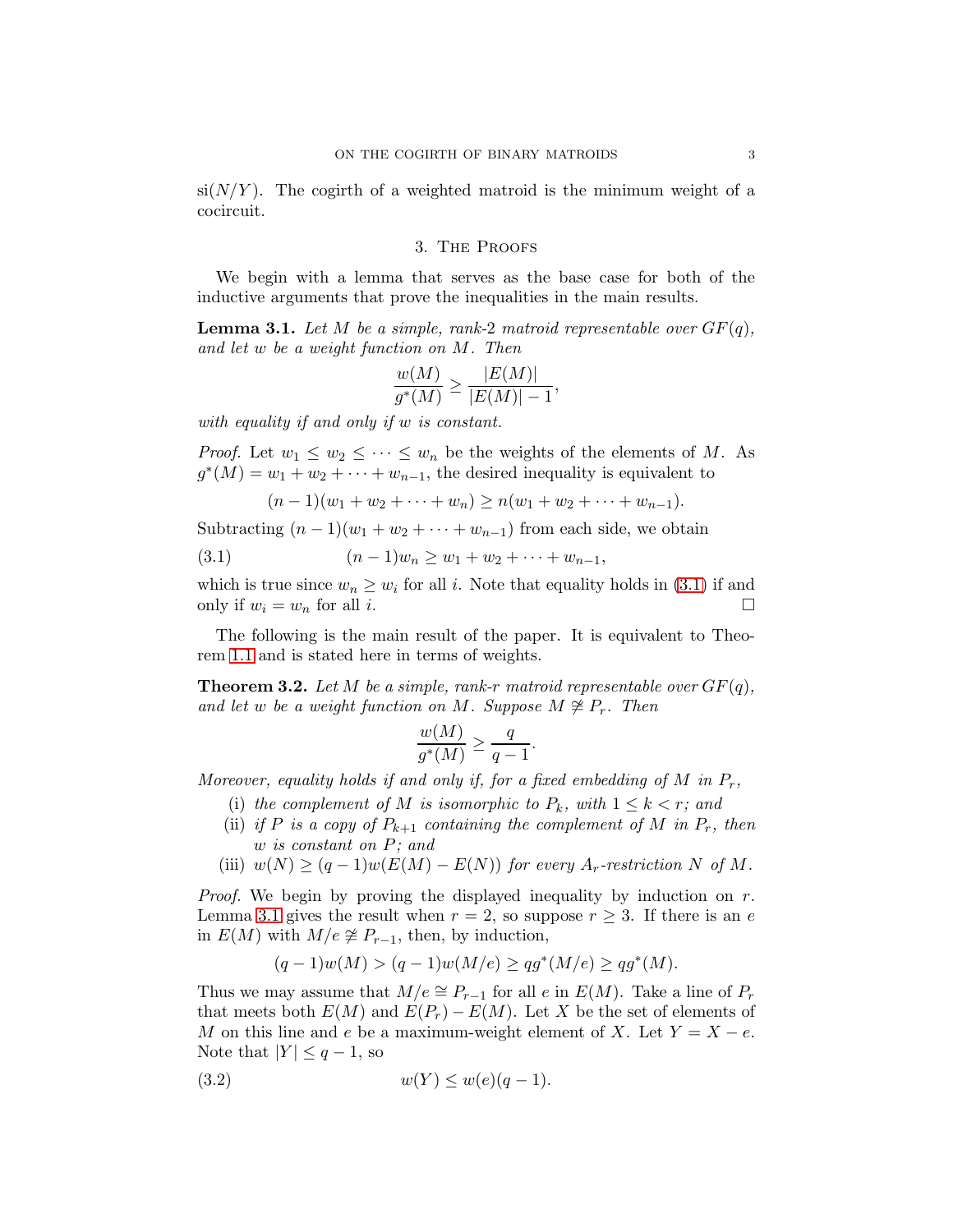Observe that  $M\Ye$  has rank  $r-1$  but is not isomorphic to  $P_{r-1}$  so, by the induction assumption,

$$
(q-1)w(M\backslash Y/e) \geq qg^*(M\backslash Y/e).
$$

Now

$$
w(M\backslash Y/e) = w(M) - w(e) - w(Y),
$$

and

$$
g^*(M\backslash Y/e) \ge g^*(M) - w(Y).
$$

∗∗∗ ∗

∗∗ ∡ − −∗ − − *+* ∗

Thus

$$
(q-1)w(M) \ge qg^*(M) + w(e)(q-1) - w(Y),
$$

so, by [\(3.2\)](#page-2-3),

$$
(q-1)w(M) \ge qg^*(M)
$$

as desired.

Next we characterize when equality is achieved in the last bound. Let  $M<sup>c</sup>$ be the complement of the fixed embedding of M in  $P_r$ . When  $M^c \cong P_k$  for  $1 \leq k < r$ , a hyperplane of  $P_r$  either contains this  $P_k$  or meets it in a  $P_{k-1}$ . Thus a cocircuit of M is isomorphic to either  $A_r$  or  $A_r - A_k$ . We call these type-I and type-II cocircuits, respectively, noting that there are no type-I cocircuits when  $k = r - 1$ .

<span id="page-3-0"></span>**3.2.1.** Suppose M satisfies (i) and (ii). If  $C^*$  is a type-II cocircuit of M, then

$$
w(C^*) = \frac{q-1}{q}w(M).
$$

As M satisfies (i),  $M^c \cong P_k$ . Since  $C^*$  is a type-II cocircuit, there is a restriction A of  $P_r$  isomorphic to  $A_r$  such that A meets  $M^c$  and  $C^*$  =  $E(M) \cap E(A)$ . Let H be the hyperplane of  $P_r$  that is the complement of A.

Now,  $P_r$  consists of  $\frac{q^{r-k}-1}{q-1}$  $\frac{-\kappa-1}{q-1}$  copies of  $P_{k+1}$  containing  $M^c$ , and the pairwise intersection of these copies is  $M^c$ . Thus M is the disjoint union of  $\frac{q^{r-k}-1}{q-1}$  $q-1$ copies of  $A_{k+1}$ . By (ii), the elements in each  $A_{k+1}$  have the same weight. To complete the proof of [3.2.1,](#page-3-0) we show that  $C^*$  contains exactly  $\frac{q-1}{q}$  of the elements of each  $A_{k+1}$ .

Consider the complementary  $A_{k+1}$  to  $M^c$  in a fixed  $P_{k+1}$ . Note that  $P_{k+1}$ consists of  $q+1$  copies of  $P_k$ , including  $M^c$ , that contain  $H \cap E(M^c)$ , which is isomorphic to  $P_{k-1}$ . Therefore, this  $A_{k+1}$  is the disjoint union of q copies of  $A_k$ . Now H meets  $P_{k+1}$  at a  $P_k$  distinct from  $M^c$ . Thus A meets  $P_{k+1}$  in a set that is the union of q disjoint copies of  $A_k$ , one of which is in  $M<sup>c</sup>$ . This implies that  $C^* \cap A_{k+1}$  is the disjoint union of  $q-1$  copies of  $A_k$ , and [3.2.1](#page-3-0) follows.

Now assume that  $\frac{w(M)}{g^*(M)} = \frac{q}{q-1}$  $\frac{q}{q-1}$ . Then equality holds in [\(3.2\)](#page-2-3) so  $|Y| = q-1$ and  $w(y) = w(e)$  for all  $y \in Y$ . The former implies that every line of  $P_r$ that meets both  $M$  and  $M^c$  contains exactly  $q$  points of  $M$ . This means that every line that contains two points of  $M<sup>c</sup>$  lies entirely in  $M<sup>c</sup>$ . Thus  $M<sup>c</sup>$ is a flat of  $P_r$ , proving (i).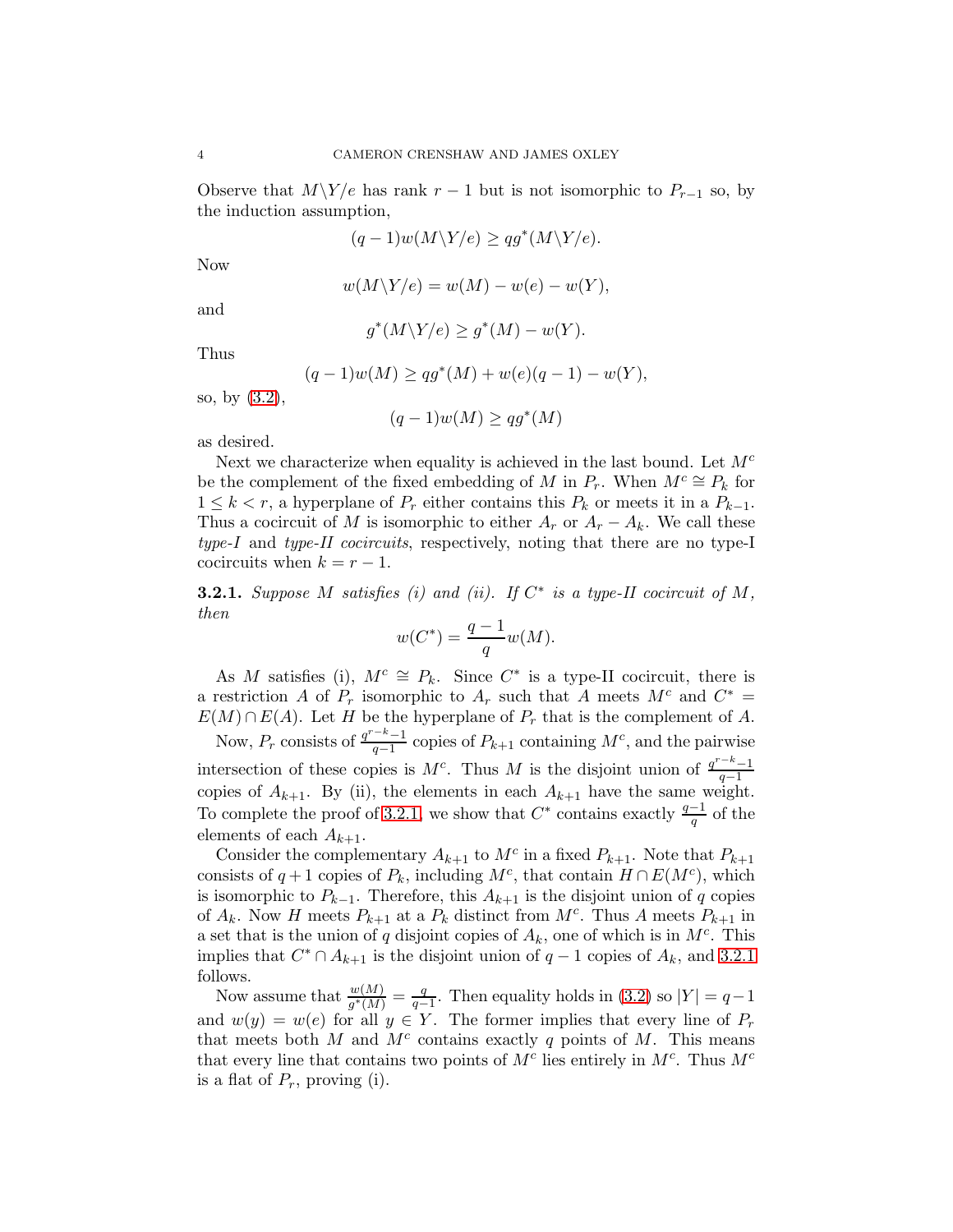As  $w(y) = w(e)$  for all  $y \in Y$ , it follows that w is constant on each line of  $P_r$  that meets both M and  $M^c$ . Since a  $P_k$  contained in a  $P_{k+1}$  meets every line of the  $P_{k+1}$ , (ii) is satisfied. It now follows from [3.2.1](#page-3-0) that  $\frac{w(M)}{g^*(M)} = \frac{q}{q-1}$  $q-1$ if and only if  $M$  satisfies (i) and (ii), and the type-I cocircuits of  $\overleftrightarrow{M}$  have weight at least  $\frac{q-1}{q}w(M)$ . It is straightforward to check that this third condition is equivalent to (iii), so the theorem holds.  $\square$ 

The reader may find condition (iii) of Theorem [3.2](#page-2-4) unsatisfying, and the next proposition offers a potential replacement, (iii)′ . The example that follows Proposition [3.3](#page-4-0) shows that conditions  $(i)$ ,  $(ii)$ , and  $(iii)'$  do not guarantee  $\frac{w(M)}{g^*(M)} = \frac{q}{q-1}$  $\frac{q}{q-1}$  for a matroid M meeting the hypotheses of Theorem [3.2.](#page-2-4) In addition, the example illustrates the potential difficulty of finding a satisfactory replacement for (iii).

<span id="page-4-0"></span>Proposition 3.3. Let M be a simple, rank-r matroid representable over  $GF(q)$ , and let w be a weight function on M. Suppose that  $M \not\cong P_r$  and that  $\frac{w(M)}{g^*(M)} = \frac{q}{q-1}$  $\frac{q}{q-1}$ . Then

(iii)' 
$$
q^{r-1}w(e) \leq w(M)
$$
 for all  $e$  in  $E(M)$ .

*Proof.* By Theorem [3.2,](#page-2-4)  $M^c = P_k$ . If  $k = r-1$ , then Theorem [3.2\(](#page-2-4)ii) implies that (iii)′ holds with equality. Thus we may assume that  $k < r - 1$ . Extend the weight function of M to  $P_r$  by assigning each element of  $M^c$  a weight of one. Then contract  $M^c$  from  $P_r$  to form a weighted matroid  $M' \cong P_{r-k}$ . Fix an element e in  $E(M)$ , and let e' be the image of e in M'. Note that  $w(M') = w(M)$  and  $w(e') = q^k w(e)$  under this transformation. Moreover, the type-I cocircuits of  $M$  correspond to the cocircuits of  $M'$ , so the weight of each cocircuit of  $M'$  equals the weight of the corresponding type-I cocircuit of M.

Let  $C^*$  be a cocircuit of  $M'$  that avoids  $e'$  and let H be the complementary hyperplane to  $C^*$  in  $M'$ . Since  $\frac{w(M)}{g^*(M)} = \frac{q}{q-1}$  $\frac{q}{q-1}$ , it follows that

<span id="page-4-1"></span>
$$
\frac{q}{q-1}w(C^*) \ge w(M'),
$$

and subtracting  $w(C^*)$  from each side produces

(3.3) 
$$
\frac{1}{q-1}w(C^*) \ge w(H).
$$

Note that  $(3.3)$  holds for an arbitrary cocircuit of  $M'$  avoiding  $e'$ , so we have such an inequality for every such cocircuit. Moreover,  $C^*$  and H partition  $E(M')$  so, for a fixed  $f \in E(M' \backslash e')$ , its weight contributes to exactly one side of each inequality. Now, there are  $\frac{q^{r-k-1}-1}{q-1}$  $\frac{n-1}{q-1}$  total inequalities as this is the number t of hyperplanes of  $M'$  containing  $e'$ . Similarly,  $w(f)$ contributes to the right-hand side of exactly  $\frac{q^{r-k-2}-1}{q-1}$  $\frac{\pi^2-1}{q-1}$  of these inequalities as this is the number s of hyperplanes of  $M'$  containing both  $e'$  and  $f$ . Hence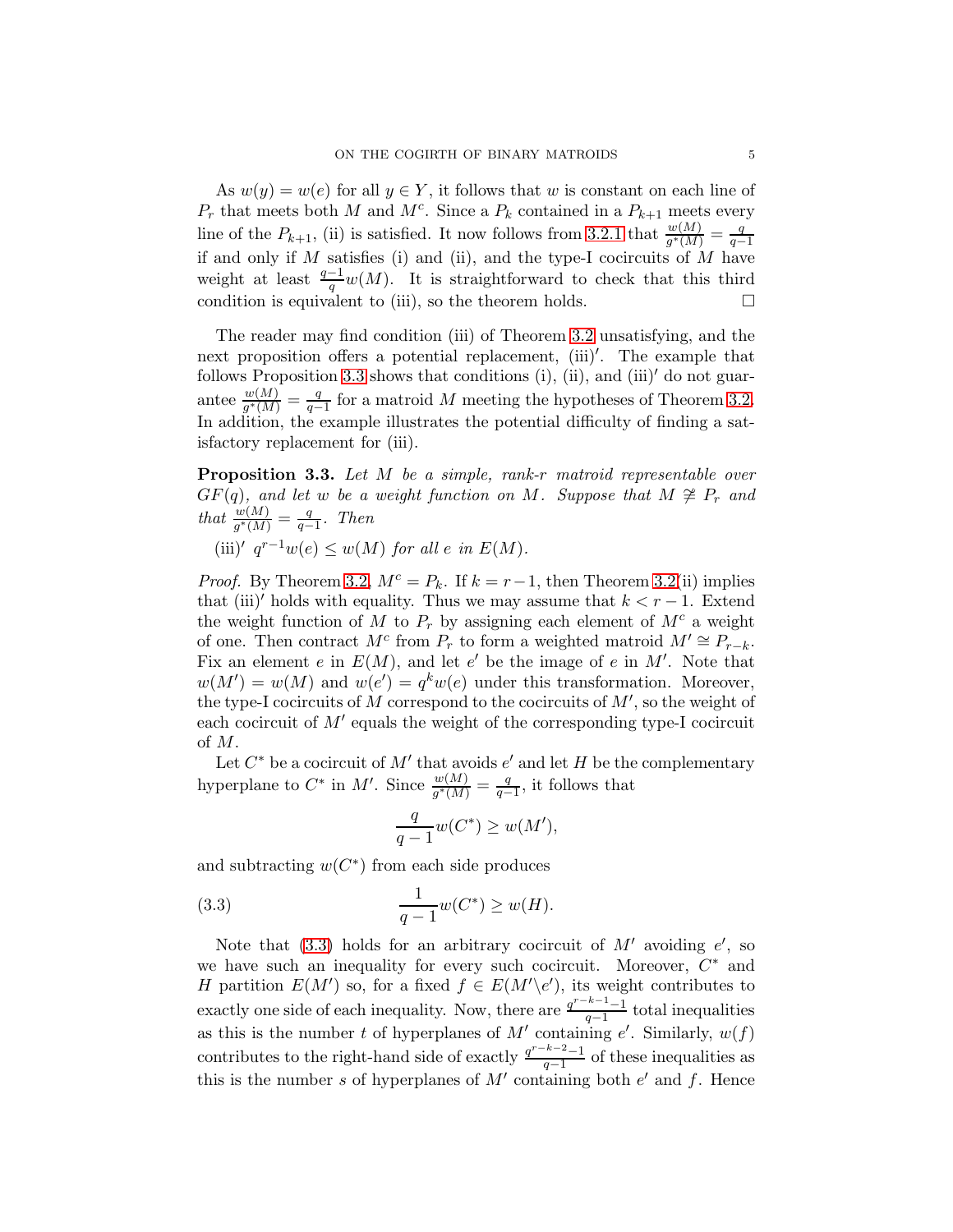$w(f)$  contributes to the left-hand side of  $t-s$  of these inequalities. Summing these inequalities gives

$$
\frac{t-s}{q-1}w(M'\backslash e') \ge sw(M'\backslash e') + tw(e'),
$$

and this simplifies to

$$
w(M') \geq q^{r-k-1}w(e').
$$

Finally, we substitute  $w(M)$  for  $w(M')$  and  $q^k w(e)$  for  $w(e')$  to obtain

$$
w(M) \ge q^{r-1}w(e)
$$

as desired.  $\Box$ 

**Example 3.4.** Let  $q = 2$  and let  $M = P_4 - p$  for some  $p \in E(P_4)$ . Then  $M \cong P_4 - P_1$ . Take a hyperplane H of  $P_4$  containing p, and note that H has  $|P_3|$  elements. Then  $H - p$  is a hyperplane of M and the corresponding cocircuit  $C^*$  is type-I and has  $|A_4|$  elements.

Assign the weight 2 to each element of  $H - p$  and the weight 1 to each element of  $C^*$ . Then

$$
w(M) = 2(|P_3| - 1) + 1 \cdot |A_4| = 2(6) + 8 = 20.
$$

Observe that conditions (i) and (ii) of Theorem [3.2](#page-2-4) hold and, since, for all  $e$  in  $E(M)$ ,

<span id="page-5-0"></span>
$$
q^{r-1}w(e) \le 2^3(2) < 20 = w(M),
$$

so does (iii)'. However,  $w(C^*) = 8$ , so the equation

(3.4) 
$$
\frac{w(M)}{g^*(M)} = \frac{q}{q-1}
$$

fails.

Now, in  $P_4$ , take a line in  $C^* \cup p$  and another in H that each meet in  $\{p\}$ . Swap the weights 1 and 2 on the elements of  $M$  on these lines. Note that (i), (ii), and (iii)' continue to hold, and  $w(M)$  is unchanged. However, it is straightforward to check that the weights of the type-I cocircuits of M are at least 10, so [\(3.4\)](#page-5-0) holds by Theorem [3.2.](#page-2-4) Thus, characterizing the matroids for which equality holds in Theorem [3.2](#page-2-4) requires not only restricting the weights themselves, but also controlling their distribution.

Finally, we prove a proposition equivalent to Proposition [1.2](#page-1-1) stated here in terms of weights.

**Proposition 3.5.** Let M be a matroid isomorphic to  $PG(r-1,q)$  and w be a weight function on  $E(M)$ . Then

$$
\frac{w(M)}{g^*(M)} \ge \frac{q^r - 1}{q^{r-1}(q-1)}.
$$

Moreover, equality holds if and only if w is constant.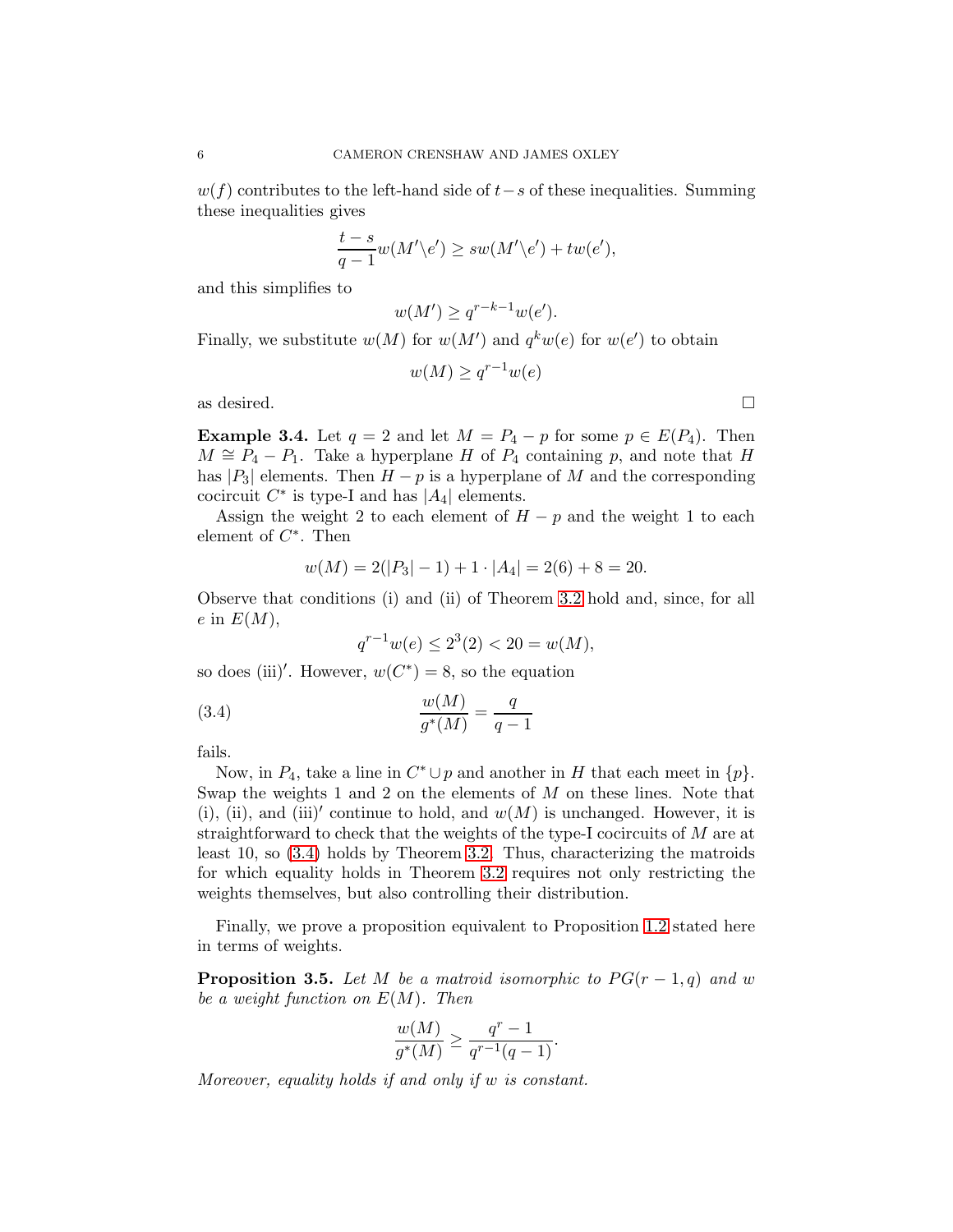*Proof.* We prove the inequality by induction on r. It is trivial when  $r = 1$ and is true for  $r = 2$  by Lemma [3.1,](#page-2-2) so suppose  $r \geq 3$ . Let  $C^*$  be a cocircuit of M of weight  $g^*(M)$  and let H be the complementary hyperplane to  $C^*$ in  $M$ . Choose  $Z$  as a maximum-weight hyperplane of  $H$ . Then, letting  $Y$ be the complement of  $Z$  in  $H$ , we have

<span id="page-6-0"></span>(3.5) 
$$
\frac{w(M)}{g^*(M)} = \frac{w(C^*) + w(Y) + w(Z)}{w(C^*)} = 1 + \frac{w(Y) + w(Z)}{w(C^*)}.
$$

Observe that the weighted contraction of Z from M is isomorphic to  $P_2$  so, by the inequality for  $r = 2$ , we get that

<span id="page-6-4"></span>
$$
\frac{w(M/Z)}{g^*(M/Z)} \ge \frac{q+1}{q}.
$$

Now, since  $C^*$  is also a minimum-weight cocircuit of  $M/Z$ , we rewrite this inequality as

(3.6) 
$$
\frac{w(Y) + w(C^*)}{w(C^*)} \ge \frac{q+1}{q}.
$$

It follows that  $qw(Y) \geq w(C^*)$ . Substituting into [\(3.5\)](#page-6-0), we obtain

<span id="page-6-2"></span>(3.7) 
$$
\frac{w(M)}{g^*(M)} \ge 1 + \frac{1}{q} \cdot \frac{w(Y) + w(Z)}{w(Y)}.
$$

Finally, the hyperplane H is isomorphic to  $P_{r-1}$ , and our choice of Z makes  $Y$  a minimum-weight cocircuit of  $H$ . Thus, by induction,

(3.8) 
$$
\frac{w(Y) + w(Z)}{w(Y)} \ge \frac{q^{r-1} - 1}{q^{r-2}(q-1)}.
$$

Substituting [\(3.8\)](#page-6-1) into [\(3.7\)](#page-6-2) gives the desired inequality.

<span id="page-6-3"></span><span id="page-6-1"></span>One easily checks that, when  $w$  is constant,

(3.9) 
$$
\frac{w(M)}{g^*(M)} = \frac{q^r - 1}{q^{r-1}(q-1)}.
$$

We now use induction on  $r$  to prove that the elements of  $M$  have the same weight when  $(3.9)$  holds. When  $r = 1$ , this is trivial, and Lemma [3.1](#page-2-2) handles the rank-2 case.

Suppose  $r \geq 3$ . Since [\(3.9\)](#page-6-3) holds, equality holds in [\(3.6\)](#page-6-4) and [\(3.8\)](#page-6-1). It follows from the latter using the induction assumption that the weight function w on  $E(M)$  is constant on the hyperplane H of M. From the former, we deduce that, in  $M/Z$ , every point has equal weight. It follows that every hyperplane  $H'$  of M containing Z has the same weight. Hence the cocircuit  $E(M) - H'$  has the same weight as  $C^*$ . Replacing H by H', we deduce that w is constant on the elements of  $H'$ . Letting  $H'$  range over all of the hyperplanes of M containing Z, we deduce that w is constant on  $E(M)$ .  $\Box$